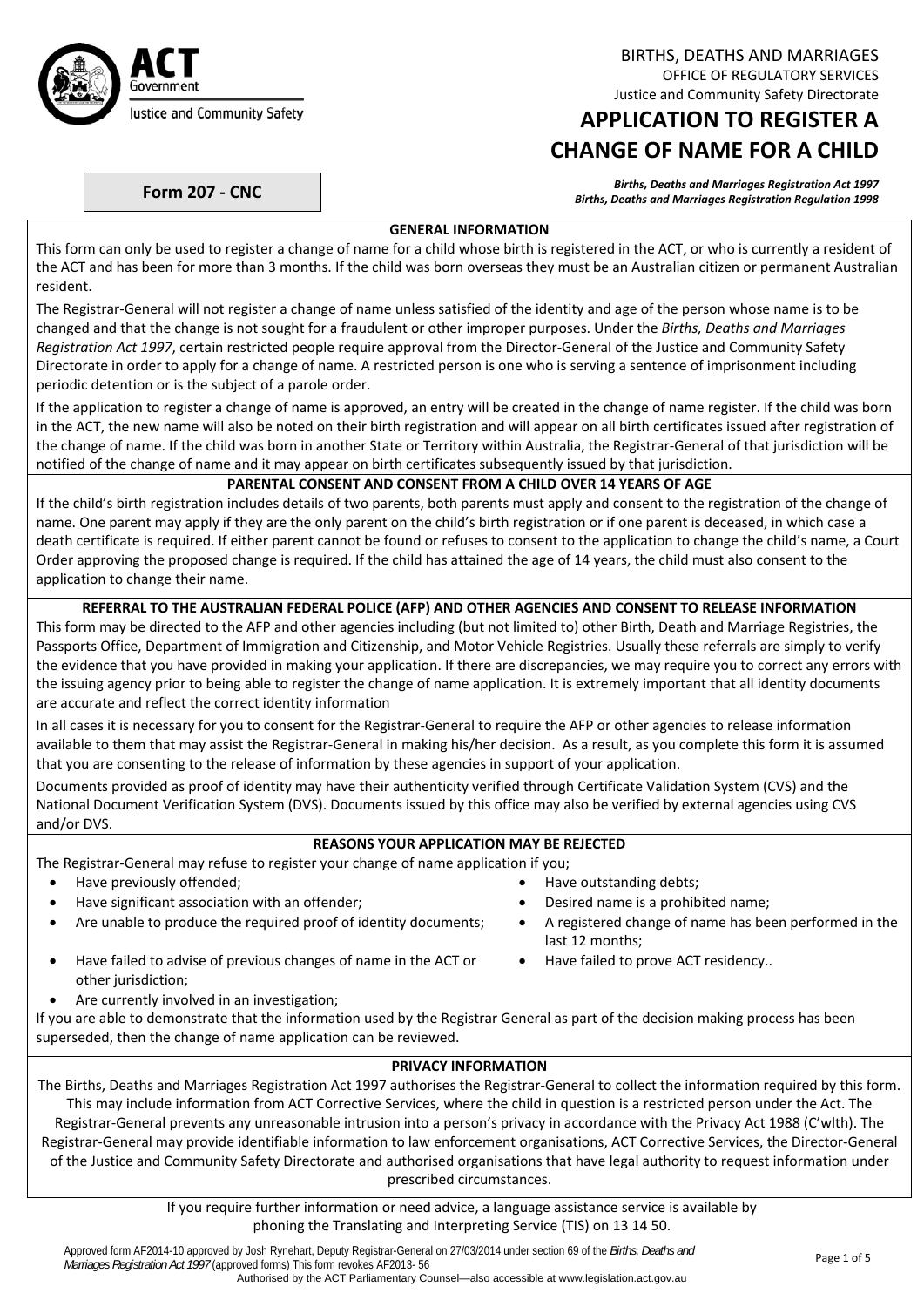# **PROOF OF IDENTITY, RESIDENCY AND OTHER DOCUMENTATION REQUIRED**

Upon application, you will need to provide sufficient evidence to allow the Registrar‐General to be satisfied of the child's identity. This includes, but is not limited, to the following:

- Your child's original birth certificate.
- If born overseas, we will require a current Australian Passport, Australian Citizenship Certificate or entry visa. The entry visa must demonstrate that the applicant is a permanent Australian resident, applications will not be registered for temporary visa holders. If you are unable to provide any of these documents however you are a permanent resident of Australia, you should provide a Certificate of Evidence of Resident Status, available from the Department of Immigration and Citizenship.
- If the child is not born in the ACT, we require two forms of evidence, from you as the parent, proving residency in the ACT.
- If you, as the parent have previously changed your name through marriage, by registered deed poll or by registered change of name, we require evidence of those changes of name.
- Each parent must provide three forms of current identification upon application. At least one form from each parent must be Primary Proof of identification and two other forms of Secondary Identification. In cases where a person is unable to provide enough forms of identification please contact this office.

| <b>Primary Proof of Identity</b>                                                                | <b>Secondary Proof of Identity</b>                                                          | <b>Proof of Residency</b>                                                                                          |  |  |  |  |
|-------------------------------------------------------------------------------------------------|---------------------------------------------------------------------------------------------|--------------------------------------------------------------------------------------------------------------------|--|--|--|--|
| Photographic Drivers Licence issued in                                                          | <b>Current Medicare Card</b>                                                                | A photographic drivers licence issued in the ACT                                                                   |  |  |  |  |
| Australia (current or expired up to 2<br>years                                                  | <b>Current Credit Card or Account Card</b>                                                  | ACT Rates Notice or Land Tax valuation Notice                                                                      |  |  |  |  |
| Australian or Overseas Passport<br>(current or expired up to 2 years)                           | Current Centrelink or Department of<br>Veteran Affairs Concession Card                      | Contract or Purchase, Current Lease or Rental<br>Documentation issued by rental estate agency or ACT<br>Government |  |  |  |  |
| Australian Citizenship Certificate or<br>Naturalisation Certificate                             | ACT Services Access Card issued by<br><b>ACT Government (Asylum seekers)</b>                | Australian Taxation Assessment Notice (last or<br>current financial year or taxi file number notice                |  |  |  |  |
| Dept of Immigration and Citizenship<br>travel documentation (valid up to 5<br>year after issue) | Australian-issued Security<br>Guard/Crowd Controller Licence<br>(with photo)                | Utility accounts relating to nominated address and<br>paid within the last 6 months                                |  |  |  |  |
| Australian Birth Certificate                                                                    | Australian Issued Firearm Licence<br>(with photo)                                           | Pay Television Account or Landline Telephone<br>Account paid within the last 6 months                              |  |  |  |  |
| Dept of Immigration and Citizenship<br>Certificate of Evidence of Resident<br><b>Status</b>     | <b>Current Student Identity Document</b><br>(with photo)                                    | Home Contents Policy dated within 1 year of<br>application                                                         |  |  |  |  |
| Police Officer Photo Identity (ACT<br>only)                                                     | Current State, Territory or Federal<br>Government employee photo-                           | Motor Vehicle Insurance Policy dated within 1 year of<br>application                                               |  |  |  |  |
| Australian Proof of Age Card                                                                    | identity card                                                                               | Current Health/life Insurance Policy or renewal<br>Notice within 1 year of application                             |  |  |  |  |
|                                                                                                 | <b>CONTACT INFORMATION</b>                                                                  |                                                                                                                    |  |  |  |  |
|                                                                                                 | Send completed forms to the Office of Regulatory Services<br>GPO Box 158, Canberra ACT 2601 |                                                                                                                    |  |  |  |  |
| Lodge in person at the Office of Regulatory Services:                                           |                                                                                             | 255 Canberra Avenue, Fyshwick ACT 2609                                                                             |  |  |  |  |
| <b>Office Hours:</b>                                                                            |                                                                                             | 9:00am to 4:30pm Monday to Friday                                                                                  |  |  |  |  |
| General enquiries telephone number:                                                             |                                                                                             | (02) 6207 3000                                                                                                     |  |  |  |  |
| <b>Website address:</b>                                                                         |                                                                                             | www.ors.act.gov.au                                                                                                 |  |  |  |  |

# **INSTRUCTIONS FOR COMPLETION**

- If completing this form by hand please use black pen only.
- This office will not accept lodgement of this form if it is not completed in full.
- Any alteration to information provided on this form must be struck through with black pen and substitute information must be clear and all parties must sign in the margin. Do not use white out.
- If you are lodging this application in person you must supply original documentation.
- If you are lodging this application in person, staff of Births Deaths and Marriages within the office may witness signatures.
- If sending your application by post you must have documents certified as true copies of the originals by a person who is authorised under the *Statutory Declarations Act 1959 (C'wlth)* (eg. Justice of the Peace, Solicitor or Police Officer).
- If sending your application by post a Justice of the Peace, Solicitor or Police Officer must witness all signatures.

# **FEES CURRENT UNTIL 30 JUNE 2014**

The fee to lodge an application to change a name is \$104.00. This fee is non-refundable regardless of whether your application is registered. Upon registration a further \$41.00 fee is payable to obtain the certificate of change of name or an updated birth certificate. If the certificate is to be sent by post a \$8.00 registered person to person postage fee applies, or \$18.00 if it is sent by international registered post. Payment may be made by cash, credit card, EFTPOS, money order or cheque. All cheques and money orders should be made payable to the Registrar-General. Applications paid by personal cheque will be held for 7-10 working days for the cheque to clear.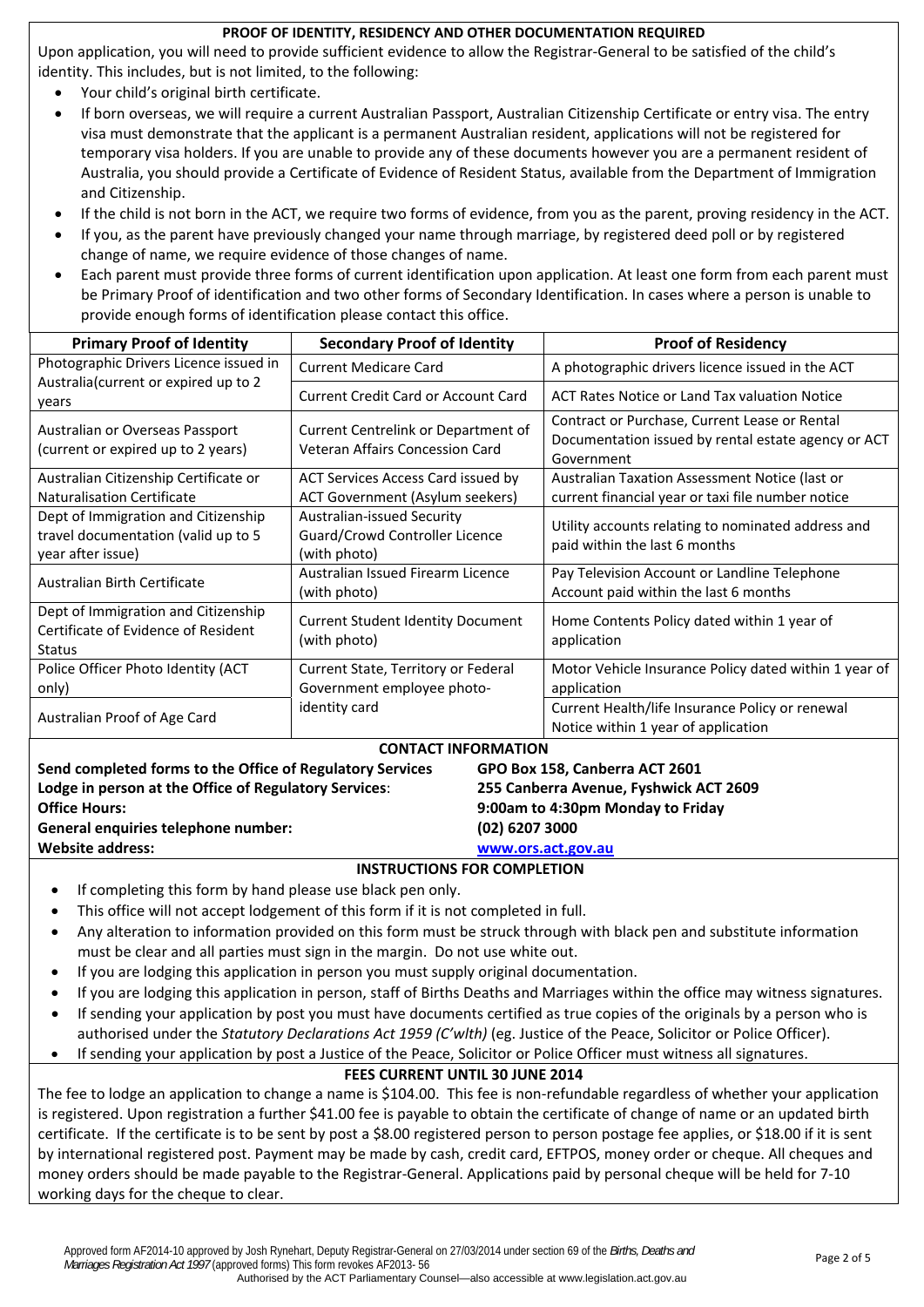

BIRTHS, DEATHS AND MARRIAGES OFFICE OF REGULATORY SERVICES Justice and Community Safety Directorate

# **APPLICATION TO REGISTER A CHANGE OF NAME FOR A CHILD**

Births, Deaths and Marriages Registration Act 1997<br>Births, Deaths and Marriages Registration Regulation 1998 (Births, Deaths and Marriages Registration Regulation

**Applicants Contact Number** 

**DETAILS OF CHILD AT THE TIME OF THEIR BIRTH**

| <b>Surname at Time of Birth</b> |                       | <b>Given Name(s) at Time of Birth</b> |     |  |  |  |
|---------------------------------|-----------------------|---------------------------------------|-----|--|--|--|
|                                 |                       |                                       |     |  |  |  |
|                                 |                       |                                       |     |  |  |  |
| Date of Birth                   | <b>Place of Birth</b> |                                       | Sex |  |  |  |
|                                 |                       |                                       |     |  |  |  |

**Registration Number**

 **/ / Female Male**

| <b>CURRENT DETAILS OF CHILD</b> (The name the child currently use) |                              |
|--------------------------------------------------------------------|------------------------------|
| Current Surname                                                    | <b>Current Given Name(s)</b> |
|                                                                    |                              |

**DESIRED NAME** (The name you would like the child to be known as after the change of name has been registered)

| <b>Surname</b> | Given Name<br><b>PRODUCTION</b> |
|----------------|---------------------------------|
|                |                                 |
|                |                                 |

#### **RESTRICTED PERSON STATUS (please attach Director‐General approval if required)**

| Is the child currently serving a sentence of imprisonment, or on parole? $\Box$ YES $\Box$ NO                                                                                                                                                                                                                                                                                                                                |  |
|------------------------------------------------------------------------------------------------------------------------------------------------------------------------------------------------------------------------------------------------------------------------------------------------------------------------------------------------------------------------------------------------------------------------------|--|
| $\mathbf{R} = \mathbf{R} = \mathbf{R} = \mathbf{R} = \mathbf{R} = \mathbf{R} = \mathbf{R} = \mathbf{R} = \mathbf{R} = \mathbf{R} = \mathbf{R} = \mathbf{R} = \mathbf{R} = \mathbf{R} = \mathbf{R} = \mathbf{R} = \mathbf{R} = \mathbf{R} = \mathbf{R} = \mathbf{R} = \mathbf{R} = \mathbf{R} = \mathbf{R} = \mathbf{R} = \mathbf{R} = \mathbf{R} = \mathbf{R} = \mathbf{R} = \mathbf{R} = \mathbf{R} = \mathbf{R} = \mathbf$ |  |

If yes, please attach approval from the Director-General of the Justice and Community Safety Directorate for this application.

#### **DETAILS OF APPLICANTS MOTHER**

| Surname                    | <b>Given Names</b> |                       |  |  |
|----------------------------|--------------------|-----------------------|--|--|
|                            |                    |                       |  |  |
| <b>Former Names if Any</b> | Date of Birth      | <b>Place of Birth</b> |  |  |
|                            |                    |                       |  |  |

#### **DETAILS OF APPLICANTS FATHER PARENT**

| Surname                    | <b>Given Names</b> |                       |
|----------------------------|--------------------|-----------------------|
|                            |                    |                       |
| <b>Former Names if Any</b> | Date of Birth      | <b>Place of Birth</b> |
|                            |                    |                       |
|                            |                    |                       |

**ANY PREVIOUS CHANGES OF NAME** (Includes Deed Poll, Registered Change of name or names known by use, repute)

| Old Name               | <b>New Name</b>                  |                |  |  |  |  |  |
|------------------------|----------------------------------|----------------|--|--|--|--|--|
|                        |                                  |                |  |  |  |  |  |
|                        |                                  |                |  |  |  |  |  |
| <b>Place of Change</b> | Method of Change (ie, Deed poll) | Date of Change |  |  |  |  |  |
|                        |                                  |                |  |  |  |  |  |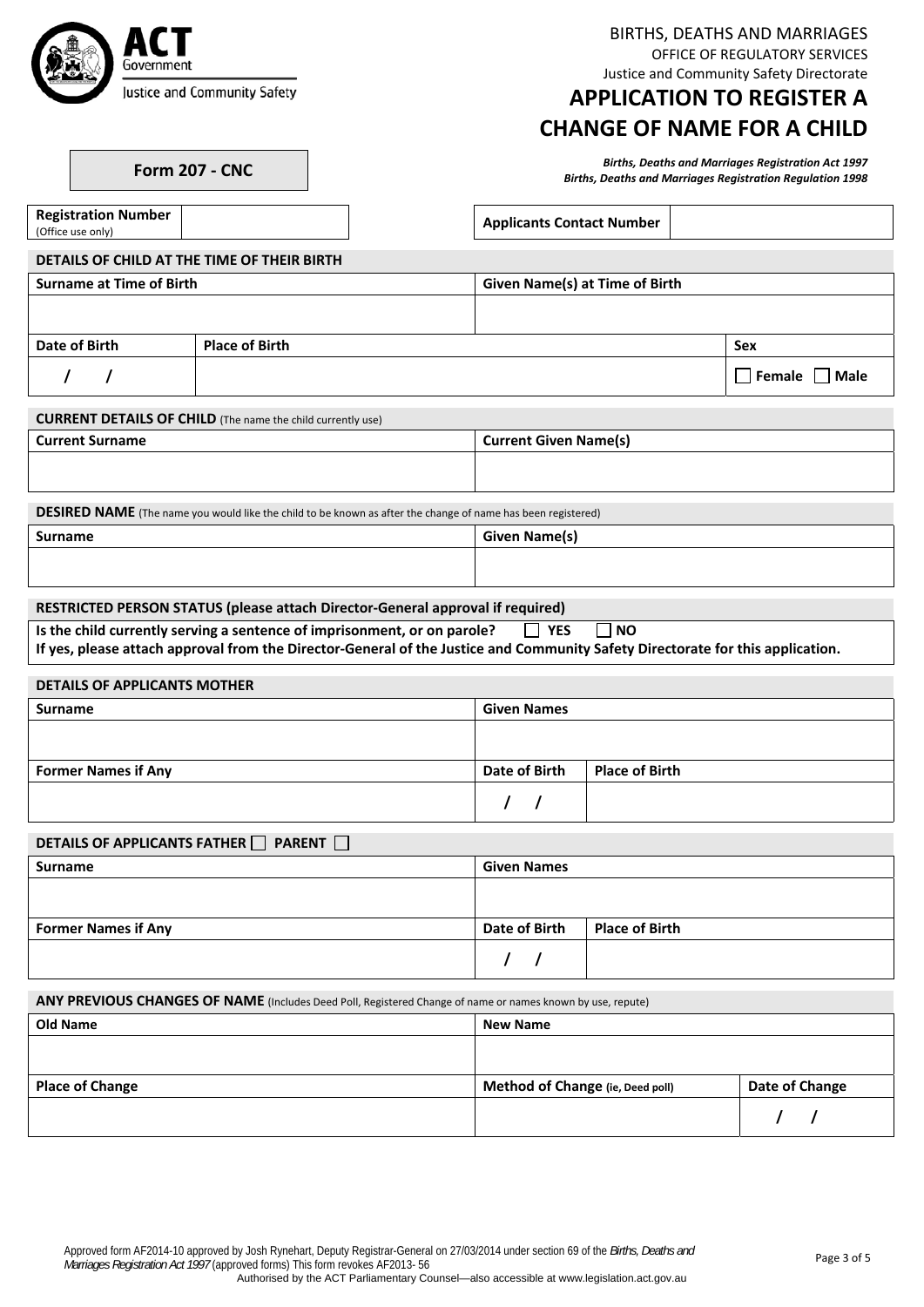| <b>CONSENT OF THE CHILD IF 14 YEARS OF AGE OR OLDER</b>                                                                                                                                                                                                                                                                                                                                                                                                                                                                                                                                                                                                                                                                                                                                                   |                                                                   |                  |  |  |  |  |  |
|-----------------------------------------------------------------------------------------------------------------------------------------------------------------------------------------------------------------------------------------------------------------------------------------------------------------------------------------------------------------------------------------------------------------------------------------------------------------------------------------------------------------------------------------------------------------------------------------------------------------------------------------------------------------------------------------------------------------------------------------------------------------------------------------------------------|-------------------------------------------------------------------|------------------|--|--|--|--|--|
| I consent to my name being changed to the new name that has been stated above                                                                                                                                                                                                                                                                                                                                                                                                                                                                                                                                                                                                                                                                                                                             |                                                                   |                  |  |  |  |  |  |
| <b>Signature of Child</b>                                                                                                                                                                                                                                                                                                                                                                                                                                                                                                                                                                                                                                                                                                                                                                                 | Signature of Witness (Solicitor, JP, Police Officer or BDM staff) |                  |  |  |  |  |  |
|                                                                                                                                                                                                                                                                                                                                                                                                                                                                                                                                                                                                                                                                                                                                                                                                           |                                                                   |                  |  |  |  |  |  |
| <b>DECLARATION BY MOTHER</b>                                                                                                                                                                                                                                                                                                                                                                                                                                                                                                                                                                                                                                                                                                                                                                              |                                                                   |                  |  |  |  |  |  |
| $\mathsf{I}$ , (full name)                                                                                                                                                                                                                                                                                                                                                                                                                                                                                                                                                                                                                                                                                                                                                                                | <b>being a</b> (occupation)                                       |                  |  |  |  |  |  |
| <b>of</b> (address)                                                                                                                                                                                                                                                                                                                                                                                                                                                                                                                                                                                                                                                                                                                                                                                       |                                                                   |                  |  |  |  |  |  |
| hereby apply to the Registrar-General for registration of a change of name to:                                                                                                                                                                                                                                                                                                                                                                                                                                                                                                                                                                                                                                                                                                                            |                                                                   |                  |  |  |  |  |  |
| <b>New Full Name</b>                                                                                                                                                                                                                                                                                                                                                                                                                                                                                                                                                                                                                                                                                                                                                                                      |                                                                   |                  |  |  |  |  |  |
|                                                                                                                                                                                                                                                                                                                                                                                                                                                                                                                                                                                                                                                                                                                                                                                                           |                                                                   |                  |  |  |  |  |  |
| I acknowledge and declare that I have read the general information document provided with this form and the information I have<br>provided on this form relates to myself and my child, and is correct. I understand that the Registrar-General may provide this form<br>and any evidence in support of this application to the Australian Federal Police (AFP) or agencies including, but not limited to, other<br>Birth, Death and Marriage Registries, the Passports Office, the Department of Immigration and Citizenship, and Motor Vehicle<br>Registries. I also give my consent for these agencies to release any relevant information to the Registrar-General that he/she may<br>require in order to be satisfied that this application is not being sought for fraudulent or improper purposes. |                                                                   |                  |  |  |  |  |  |
| <b>Signed</b> (applicants signature)                                                                                                                                                                                                                                                                                                                                                                                                                                                                                                                                                                                                                                                                                                                                                                      | <b>Declared at (place)</b><br><b>on</b> (date)                    |                  |  |  |  |  |  |
| <b>Before me, (signature of witness)</b>                                                                                                                                                                                                                                                                                                                                                                                                                                                                                                                                                                                                                                                                                                                                                                  | <b>Full Name of Witness</b>                                       |                  |  |  |  |  |  |
| <b>Qualification of Witness</b><br>Must be authorised under the Statutory Declarations Act 1959 (C'wlth) (eg Justice of the Peace, Solicitor, Police Officer) or BDM Staff                                                                                                                                                                                                                                                                                                                                                                                                                                                                                                                                                                                                                                |                                                                   |                  |  |  |  |  |  |
| <b>Address of Witness</b>                                                                                                                                                                                                                                                                                                                                                                                                                                                                                                                                                                                                                                                                                                                                                                                 |                                                                   |                  |  |  |  |  |  |
| <b>DECLARATION BY FATHER</b><br><b>PARENT</b>                                                                                                                                                                                                                                                                                                                                                                                                                                                                                                                                                                                                                                                                                                                                                             |                                                                   |                  |  |  |  |  |  |
| $\mathsf{I}$ , (full name)                                                                                                                                                                                                                                                                                                                                                                                                                                                                                                                                                                                                                                                                                                                                                                                | <b>being a</b> (occupation)                                       |                  |  |  |  |  |  |
| <b>of</b> (address)                                                                                                                                                                                                                                                                                                                                                                                                                                                                                                                                                                                                                                                                                                                                                                                       |                                                                   |                  |  |  |  |  |  |
| hereby apply to the Registrar-General for registration of a change of name to:                                                                                                                                                                                                                                                                                                                                                                                                                                                                                                                                                                                                                                                                                                                            |                                                                   |                  |  |  |  |  |  |
| New full name                                                                                                                                                                                                                                                                                                                                                                                                                                                                                                                                                                                                                                                                                                                                                                                             |                                                                   |                  |  |  |  |  |  |
|                                                                                                                                                                                                                                                                                                                                                                                                                                                                                                                                                                                                                                                                                                                                                                                                           |                                                                   |                  |  |  |  |  |  |
| I acknowledge and declare that I have read the general information document provided with this form and the information I have<br>provided on this form relates to myself and my child, and is correct. I understand that the Registrar-General may provide this form<br>and any evidence in support of this application to the Australian Federal Police (AFP) or agencies including, but not limited to, other<br>Birth, Death and Marriage Registries, the Passports Office, the Department of Immigration and Citizenship, and Motor Vehicle<br>Registries. I also give my consent for these agencies to release any relevant information to the Registrar-General that he/she may<br>require in order to be satisfied that this application is not being sought for fraudulent or improper purposes. |                                                                   |                  |  |  |  |  |  |
| <b>Signed</b> (applicants signature)                                                                                                                                                                                                                                                                                                                                                                                                                                                                                                                                                                                                                                                                                                                                                                      | Declared at (place)                                               | <b>on</b> (date) |  |  |  |  |  |
| <b>Before me, (signature of witness)</b>                                                                                                                                                                                                                                                                                                                                                                                                                                                                                                                                                                                                                                                                                                                                                                  | <b>Full Name of Witness</b>                                       |                  |  |  |  |  |  |
| <b>Qualification of Witness</b><br>Must be authorised under the Statutory Declarations Act 1959 (C'wlth) (eg Justice of the Peace, Solicitor, Police Officer) or BDM Staff                                                                                                                                                                                                                                                                                                                                                                                                                                                                                                                                                                                                                                |                                                                   |                  |  |  |  |  |  |

**Address of Witness**